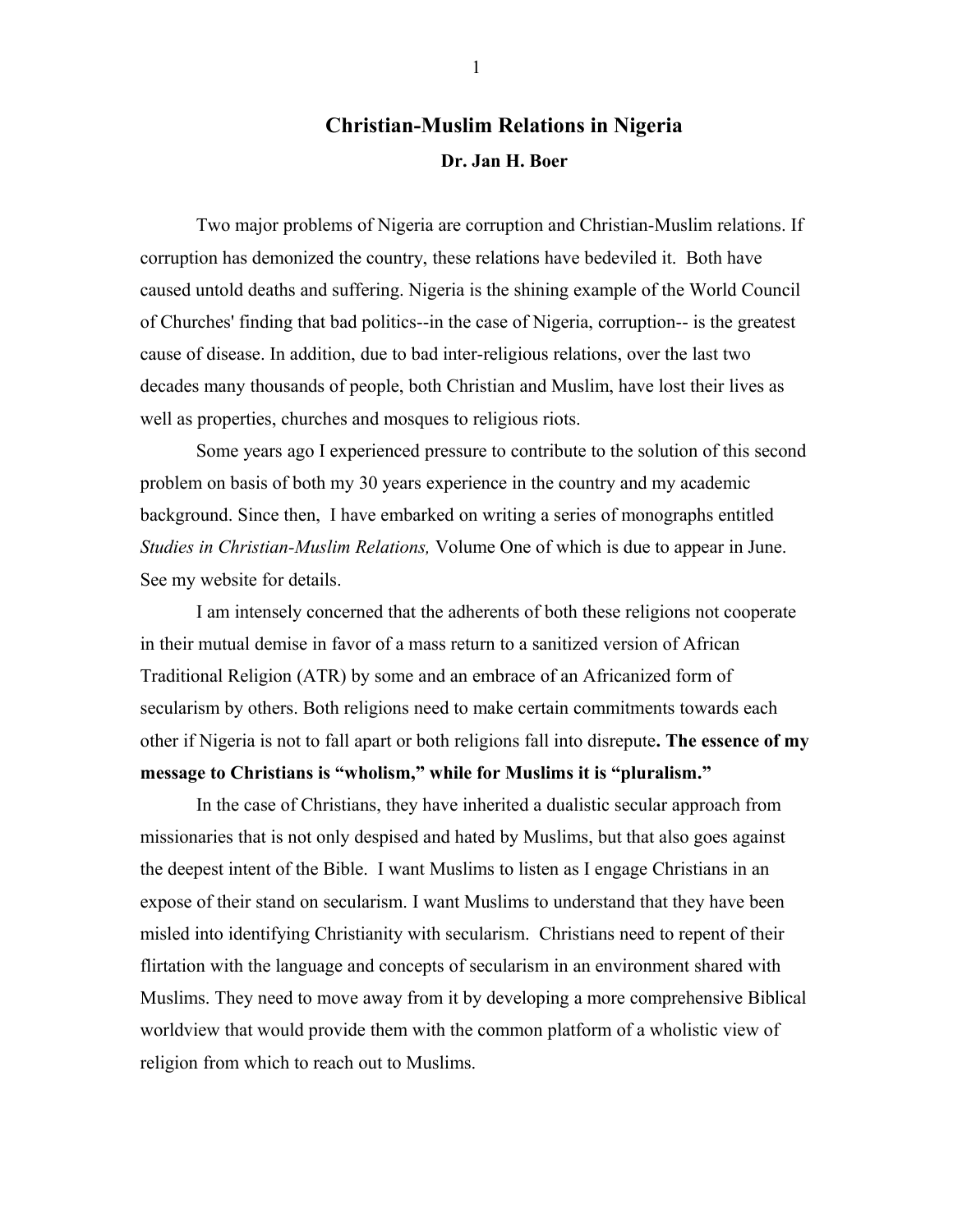Christians also need to develop appreciation for the Muslim perspective that considers secularism as an unwanted colonial imposition on them that has squelched their spirit and their liberty. They need to realize that Muslim hostility towards them is at least partially due to Christian flirtation with and even embrace of a Nigerian form of secularism. That which Christians embrace as a solution to the religious problem is to Muslims the source of the problem.

The problem Muslims have with secularism is that it wants to replace social structures infused with the Muslim spirit with those more amenable to its own norms. As in Canada, so in Nigeria secularism would replace religious norms with those concocted by an autonomous human spirit that knows of no divine revelation or injunctions. It is not simply a matter of religion vs religion or doctrine vs doctrine. It is a battle for the soul of both individuals and society. Canadian Christians have belatedly come to recognize that secular threat. Nigerian Christians are so busy opposing the Muslim threat that they are largely blind to that of secularism and look towards it for a solution.

At the same time, Muslims need to update their sense of political pluralism. It is true that in the past they have been more tolerant of other religions than have Christians. However, that was only tolerance for a people who agreed to the second-class status to which Islam assigned them. Christians as a whole have since moved on to a higher degree of tolerance. Unfortunately, because of the current atmosphere of acute anger on the part of both religions in Nigeria, Nigerian Christians are not the most shining example of this new level of tolerance. Muslims have not noticed. They see, instead, a strong insistence on this hated secularism.

Nigerian Muslims have not kept up with contemporary trends to increasing tolerance. They have locked themselves into a position that once represented the most liberal alternative but that has long been overtaken. They must come to accept, like it or not, that a situation that developed a class of secondary citizens is no longer considered tolerant but oppressive. Nigeria is now marked by a pluralistic situation that no longer tolerates the domination of one religion over all. Conversions to Christianity have produced a Christian community that is at least numerically equal to that of Islam and may well have surpassed it. Such a situation calls for new inter-religious relationships;

2